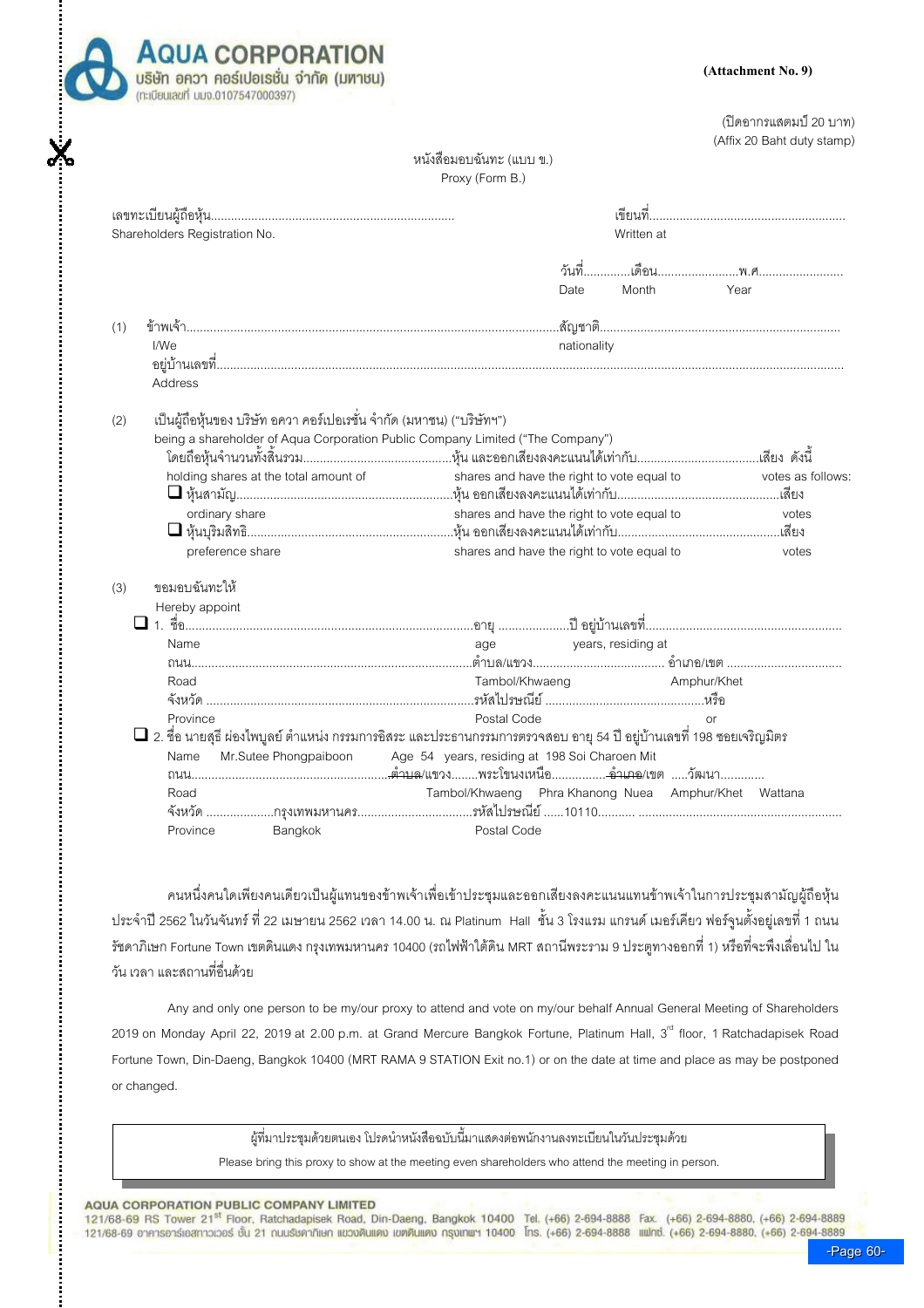|                  | <b>QUA CORPORATION</b><br>บริษัท อควา คอร์เปอเรชั่น จำกัด (มหาชน)<br>(ทะเบียนเลขที่ บมจ.0107547000397)                                                          |                                                                                                                                                                                                                                                                                                                                                                                                                                                                                                                                                                   | (Attachment No. 9)                                                                                                                                                                                                                                                              |
|------------------|-----------------------------------------------------------------------------------------------------------------------------------------------------------------|-------------------------------------------------------------------------------------------------------------------------------------------------------------------------------------------------------------------------------------------------------------------------------------------------------------------------------------------------------------------------------------------------------------------------------------------------------------------------------------------------------------------------------------------------------------------|---------------------------------------------------------------------------------------------------------------------------------------------------------------------------------------------------------------------------------------------------------------------------------|
| (4)              |                                                                                                                                                                 | ข้าพเจ้าขอมอบฉันทะให้ผู้รับมอบฉันทะออกเสียงลงคะแนนแทนข้าพเจ้าในการประชุมครั้งนี้ ดังนี้<br>I/We hereby authorize the proxy holder to vote on my/our behalf in this meeting as follows:-<br>$\Box$ (ก) ให้ผู้รับมอบฉันทะมีสิทธิพิจารณาและลงมติแทนข้าพเจ้าได้ทุกประการตามที่เห็นสมควร<br>(a) The proxy holder is entitled to consider and vote on my/our behalf as deemed appropriate in all respects.<br>$\Box$ (ข) ให้ผู้รับมอบฉันทะออกเสียงลงคะแนนตามความประสงค์ของข้าพเจ้า ดังนี้<br>(b) The proxy holder shall vote according to my/our intention as follows:- |                                                                                                                                                                                                                                                                                 |
| <u>วาระที่ 1</u> |                                                                                                                                                                 | ้พิจารณารับรองรายงานการประชุมสามัญผู้ถือหุ้น ประจำปี 2561 เมื่อวันที่ 20 เมษายน 2561                                                                                                                                                                                                                                                                                                                                                                                                                                                                              |                                                                                                                                                                                                                                                                                 |
|                  | $\Box$ เห็นด้วย/Agree                                                                                                                                           | Agenda 1 Approval of the minutes of the Annual General Meeting of Shareholders 2018 on April 20, 2018.<br>$\Box$ ไม่เห็นด้วย/Disagree                                                                                                                                                                                                                                                                                                                                                                                                                             | $\Box$ งดออกเสียง/Abstain                                                                                                                                                                                                                                                       |
| วาระที่ 2        | <u>วาระที่ 3</u> พิจารณาอนุมัติงบการเงินประจำปี สิ้นสุด ณ วันที่ 31 ธันวาคม 2561                                                                                | ี พิจารณารับทราบรายงานผลการดำเนินงานและรายงานประจำปีของคณะกรรมการบริษัทประจำปี 2561<br>Agenda 2 Acknowledgement the report of the operating results and Annual Report of the Board of Directors for the year 2018.                                                                                                                                                                                                                                                                                                                                                |                                                                                                                                                                                                                                                                                 |
|                  | $\Box$ เห็นด้วย/Agree                                                                                                                                           | Agenda 3 Approval of the Annual Financial Statements ending December 31, 2018.<br>$\Box$ ไม่เห็นด้วย/Disagree                                                                                                                                                                                                                                                                                                                                                                                                                                                     | $\Box$ งดออกเสียง/Abstain                                                                                                                                                                                                                                                       |
|                  | $\Box$ เห็นด้วย/Agree                                                                                                                                           | <u>วาระที่ 4</u> พิจารณาการจัดสรรเงินกำไรเพื่อสำรองตามกฎหมายและจ่ายเงินปันผลสำหรับผลการดำเนินงานประจำปี 2561<br>$\Box$ ไม่เห็นด้วย/Disagree                                                                                                                                                                                                                                                                                                                                                                                                                       | Agenda 4 Approval of the allocation of profits to be legal reserve and payment of dividends for the operating performance year 2018.<br>$\Box$ งดออกเสียง/Abstain                                                                                                               |
| วาระที่ 5        | Agenda 5 Consideration of the term of directors and reappointment of directors.<br>5.1 นายพลสิทธิ ภูมิวสนะ (Mr. Phonlasit Phumiwasana)<br>$\Box$ เห็นด้วย/Agree | ี พิจารณาการครบวาระของกรรมการ และแต่งตั้งกลับเข้ามาดำรงตำแหน่งกรรมการใหม่<br>$\Box$ ไม่เห็นด้วย/Disagree                                                                                                                                                                                                                                                                                                                                                                                                                                                          | 3ดออกเสียง/Abstain                                                                                                                                                                                                                                                              |
|                  | 5.2 นายกฤษฎา เจริญกลกิจ (Mr. Grisada Jarreonkonkit)<br>$\Box$ เห็นด้วย/Agree<br>5.3 นางพจนีย์ เผ่าสวัสดิ์ (Miss Podchanee Phaosavasdi)<br>$\Box$ เห็นด้วย/Agree | $\Box$ ไม่เห็นด้วย/Disagree<br>$\Box$ ไม่เห็นด้วย/Disagree                                                                                                                                                                                                                                                                                                                                                                                                                                                                                                        | $\Box$ งดออกเสียง/Abstain<br>งดออกเสียง/Abstain                                                                                                                                                                                                                                 |
| <u>วาระที่ 6</u> | $\Box$ เห็นด้วย/Agree                                                                                                                                           | พิจารณาอนุมัติค่าตอบแทนคณะกรรมการและเลขานุการของบริษัท ประจำปี 2562<br>Agenda 6 Approval of the Board of Directors' remuneration and the company secretary for the year 2019.<br>$\Box$ ไม่เห็นด้วย/Disagree                                                                                                                                                                                                                                                                                                                                                      | $\Box$ งดออกเสียง/Abstain                                                                                                                                                                                                                                                       |
|                  | <u>วาระที่ 7</u> พิจารณาอนุมัติการแต่งตั้งและกำหนดค่าตอบแทนผู้สอบบัญชีประจำปี 2562<br>$\Box$ เห็นด้วย/Agree                                                     | Agenda 7 Approval of the appointment and remuneration of the auditors for the year 2019.<br>$\Box$ ไม่เห็นด้วย/Disagree                                                                                                                                                                                                                                                                                                                                                                                                                                           | $\Box$ งดออกเสียง/Abstain                                                                                                                                                                                                                                                       |
|                  | 1,377,900,000 shares with General Mandate.                                                                                                                      |                                                                                                                                                                                                                                                                                                                                                                                                                                                                                                                                                                   | <u>วาระที่ 8</u> พิจารณาอนุมัติการออกและจัดสรรหุ้นสามัญเพิ่มทุนของบริษัทฯ จำนวนไม่เกิน 1,377,900,000 หุ้น แบบมอบอำนาจทั่วไป (General Mandate)<br>Agenda 8 Approval of issuance and allocation of the newly issued ordinary shares of the Company in the amount of not more than |
|                  | □ เห็นด้วย/Agree                                                                                                                                                | $\Box$ ไม่เห็นด้วย/Disagree                                                                                                                                                                                                                                                                                                                                                                                                                                                                                                                                       | $\Box$ งดออกเสียง/Abstain                                                                                                                                                                                                                                                       |

AQUA CORPORATION PUBLIC COMPANY LIMITED<br>121/68-69 RS Tower 21<sup>st</sup> Floor, Ratchadapisek Road, Din-Daeng, Bangkok 10400 Tel. (+66) 2-694-8888 Fax. (+66) 2-694-8880, (+66) 2-694-8889<br>121/68-69 อาคารอาร์เอสทาวเวอร์ ชั้น 21 ถนน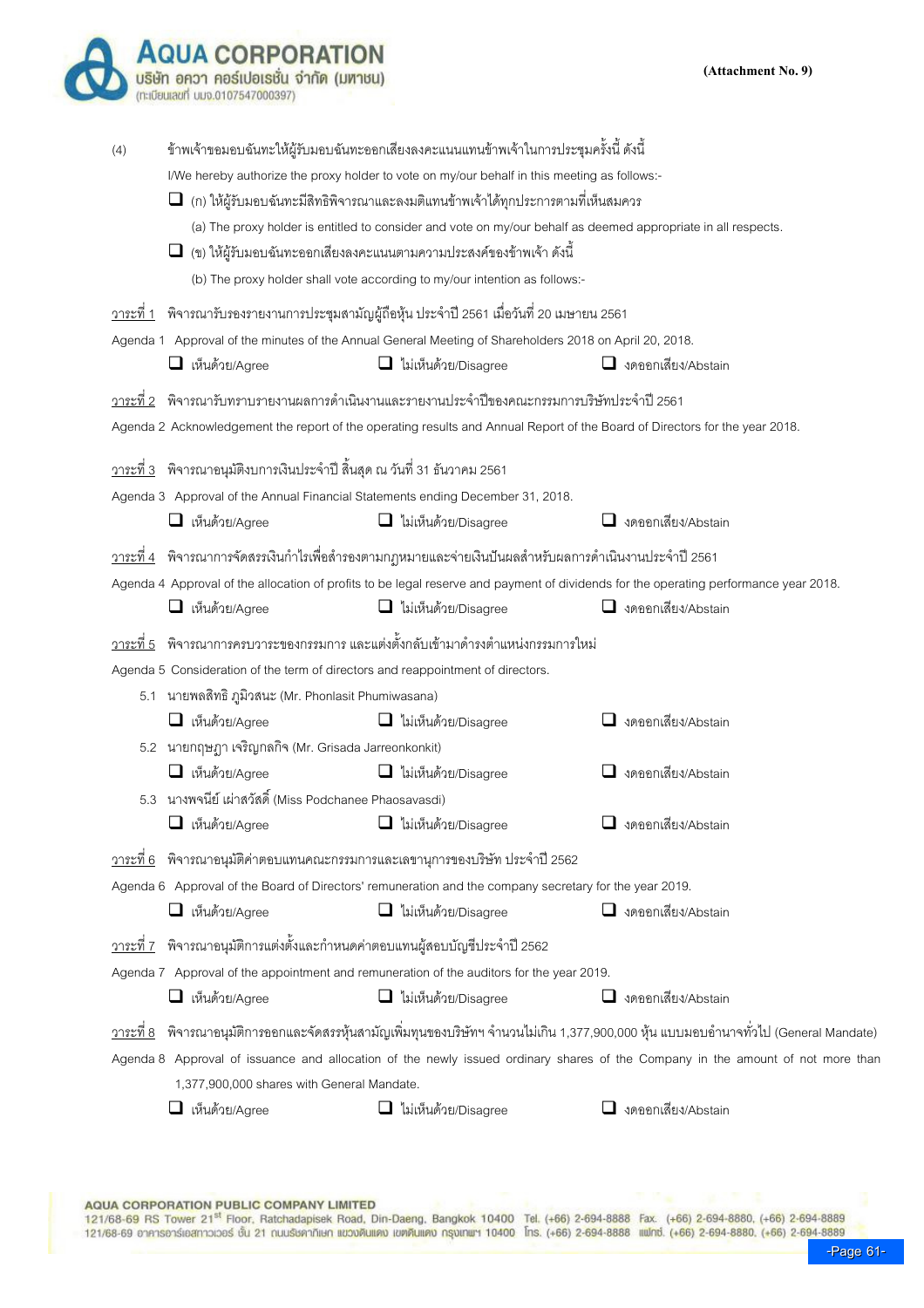|     |                                               | <u>วาระที่ 9</u> พิจารณาอนุมัติแก้ไขเพิ่มเติมหนังสือบริคณห์สนธิ ข้อ 4. ให้สอดคล้องกับการเพิ่มทุนจดทะเบียน                                                                        |                                                                                                                                                                                                                                                                                                                                                                      |
|-----|-----------------------------------------------|----------------------------------------------------------------------------------------------------------------------------------------------------------------------------------|----------------------------------------------------------------------------------------------------------------------------------------------------------------------------------------------------------------------------------------------------------------------------------------------------------------------------------------------------------------------|
|     |                                               |                                                                                                                                                                                  | Agenda 9 Approval the amendment of Memorandum of Association Article 4. To comply with reduction of registered capital.                                                                                                                                                                                                                                              |
|     | $\Box$ เห็นด้วย/Agree                         | $\Box$ ไม่เห็นด้วย/Disagree                                                                                                                                                      | $\Box$ งดออกเสียง/Abstain                                                                                                                                                                                                                                                                                                                                            |
|     |                                               | <u>วาระที่ 10</u> พิจารณาอนุมัติการแก้ไขเพิ่มเติมข้อบังคับบริษัท ให้สอดคล้องกับกฎหมายใหม่                                                                                        |                                                                                                                                                                                                                                                                                                                                                                      |
|     |                                               | Agenda 10 Approval of the amendment of the Company's Articles of Association to comply with the new law                                                                          |                                                                                                                                                                                                                                                                                                                                                                      |
|     | $\Box$ เห็นด้วย/Agree                         | ไม่เห็นด้วย/Disagree                                                                                                                                                             | $\Box$ งดออกเสียง/Abstain                                                                                                                                                                                                                                                                                                                                            |
|     | <u>วาระที่ 11</u> พิจารณาเรื่องอื่น ๆ (ถ้ามี) |                                                                                                                                                                                  |                                                                                                                                                                                                                                                                                                                                                                      |
|     | Agenda 11 Other (If any)                      |                                                                                                                                                                                  |                                                                                                                                                                                                                                                                                                                                                                      |
|     | $\Box$ เห็นด้วย/Agree                         | $\Box$ ไม่เห็นด้วย/Disagree                                                                                                                                                      | $\Box$ งดออกเสียง/Abstain                                                                                                                                                                                                                                                                                                                                            |
| (5) | holder deems appropriate in all respects.     | ้เพิ่มเติมข้อเท็จจริงประการใด ให้ผู้รับมอบฉันทะมีสิทธิพิจารณาและลงมติแทนข้าพเจ้าได้ทุกประการตามที่เห็นสมควร                                                                      | ในกรณีที่ที่ประชุมมีการพิจารณาหรือลงมติในเรื่องใดนอกเหนือจากเรื่องที่ระบุไว้ข้างต้น รวมถึงกรณีที่มีการแก้ไขเปลี่ยนแปลงหรือ<br>If there is any agenda considered in the meeting other than those specified above, including any amendment or<br>addition thereof, the proxy holder shall be authorized to consider the matters and vote on my/our behalf as the proxy |
|     |                                               | ้กิจการใดที่ผู้รับมอบฉันทะได้กระทำไปในการประชุมนั้น ให้ถือเสมือนว่าข้าพเจ้าได้กระทำเองทุกประการ<br>I/we shall be liable for any action taken by the proxy holder at the meeting. |                                                                                                                                                                                                                                                                                                                                                                      |
|     |                                               |                                                                                                                                                                                  |                                                                                                                                                                                                                                                                                                                                                                      |
|     | ลงชื่อ/Signed                                 |                                                                                                                                                                                  | ผู้มอบฉันทะ/Proxy Grantor                                                                                                                                                                                                                                                                                                                                            |
|     |                                               |                                                                                                                                                                                  |                                                                                                                                                                                                                                                                                                                                                                      |
|     |                                               |                                                                                                                                                                                  |                                                                                                                                                                                                                                                                                                                                                                      |

 The shareholder shall grant proxy to only one proxy holder to attend and vote at the meeting. The number of shares may not be divided to more than one proxy holder in order to divide the vote.

- 2. ผู้ถือหุ้นจะต้องมอบฉันทะเท่ากับจำนวนหุ้นที่ระบุไว้ในข้อ (2) โดยไม่สามารถจะมอบฉันทะเพียงบางส่วนน้อยกว่าจำนวนที่ระบุไว้ในข้อ (2) ได้ The shareholder must grant the power to the proxy for all the shares held which specified in clause (2). The shareholder is unable to grant only a portion of the shares less than those specified in clause (2) to the proxy.
- 3. ในกรณีที่มีวาระที่จะพิจารณาในการประชุมมากกว่าวาระที่ระบุไข้มาต้นทะสามารถระบุเพิ่มเติมได้ในใบประจำต่อแบบหนังสือมอบฉันทะตามแนบ In case there is any other agendas to be considered in addition to those specified in the above mentioned, the proxy grantor may specify such agenda on the continued list of proxy attached hereto.

ผู้ที่มาประชุมด้วยตนเอง โปรดนำหนังสือฉบับนี้มาแสดงต่อพนักงานลงทะเบียนในวันประชุมด้วย

Please bring this proxy to show at the meeting even shareholders who attend the meeting in person.

## AQUA CORPORATION PUBLIC COMPANY LIMITED

-Page 62-<br>121/68-69 RS Tower 21<sup>st</sup> Floor, Ratchadapisek Road, Din-Daeng, Bangkok 10400 Tel. (+66) 2-694-8888 Fax. (+66) 2-694-8880, (+66) 2-694-8889<br>121/68-69 อาคารอาร์เอสทาวเวอร์ ชั้น 21 ณนเรียคากิเษก แขวบดินแดง เขตดินแด